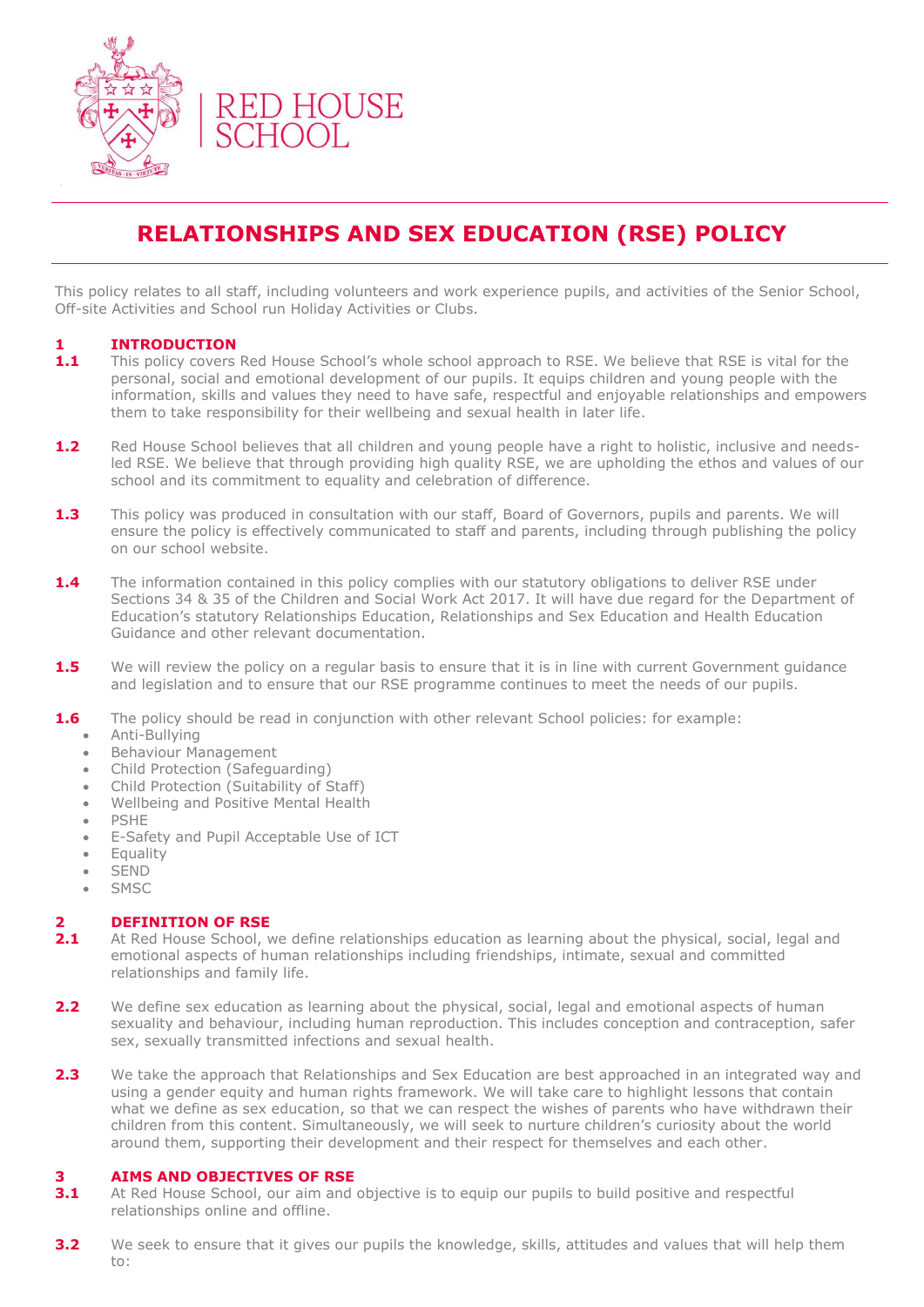- Realise their health (including sexual health), wellbeing and dignity.
- Build self-esteem and self-worth.
- Explore and value their personal and sexual identity and the personal/sexual identities of others.
- Understand family structures, committed relationships and the legal status of different types of long-term relationships.
- Understand and make sense of the real-life issues they are experiencing in the world around them.
- Learning and developing an understanding of the attitudes and values relating to family life, marriage, stable and loving relationships and respect and fosters gender equality and LGBT+.
- To respect and care for their bodies.
- To be prepared for puberty and adulthood.
- Exploring and developing the social and personal skills needed to make informed choices.
- Increasing knowledge and understanding about physical development, sexuality and emotions.
- Manage and explore difficult feelings and emotions.
- Consider how their choices affect their own wellbeing and that of others.
- Develop as informed and responsible citizens.
- Understand and ensure the protection of their rights throughout their lives.
- **3.3** We believe that high quality, comprehensive RSE does not encourage early sexual experimentation but in fact builds young people's confidence and self-esteem and helps them understand the reasons for delaying sexual activity. Evidence shows that effective RSE plays a role in behaviour change, including reducing unprotected or unwanted sex and reducing harmful behaviour, including sexual harassment and sexual violence.

### **4 DELIVERY OF RSE AND THE CURRICULUM**

- **4.1** The RSE curriculum programme is developed by the PSHE and RSE Lead, Miss Thompson, in conjunction with the views of teachers, pupils and parents.
- **4.2** The PSHE and RSE Lead works closely with colleagues in related curriculum areas (Science, Computing, PSHE and PE) to ensure a holistic and joined up approach to what is taught in RSE.
- **4.3** We will take care to highlight lessons that contain what we define as sex education, so that we can respect the wishes of parents who have withdrawn their children from this content.
- **4.4** All content is delivered in a timely way and is age and developmentally appropriate to meet the needs of our pupils, including those pupils with SEND. High quality teaching that is differentiated and personalised will be the starting point to ensure accessibility for SEND pupils. All staff at Red House are aware that that some pupils are more vulnerable to exploitation, bullying and other issues due to the nature of their SEND.
- **4.5** Our RSE programme is an integral part of the school curriculum, embedded chiefly within the School's framework for PSHE and the Science curriculum:
	- School teaching staff deliver the RSE programme and their training requirements are met.
	- A range of appropriate resources and active learning methods is used.
	- Effective provision is ensured for all learners (including, SEND, ethnicity, faith, sexual orientation, etc.)
- **4.6** The RSE programme is delivered in a non-judgmental, factual way, using the correct medical terms where appropriate (for example, when teaching about external body parts).
- **4.7** School staff will not express or be expected to express their personal views or beliefs when teaching RSE.

# **5 RELATIONSHIPS EDUCATION IN THE JUNIOR SCHOOL 5.1** The focus in the Junior School will be on teaching the fundan

- **5.1** The focus in the Junior School will be on teaching the fundamental building blocks and characteristics of positive relationships, with particular reference to friendships, family relationships, and relationships with other children and with adults. This starts with pupils being taught about what a relationship is, what friendship is, what family means and who the people are who can support them. Pupils will be taught how to take turns, how to treat each other with kindness, consideration and respect, the importance of honesty and truthfulness, permission seeking and giving, and the concept of personal privacy.
- **5.2** Respect for others will be taught in an age-appropriate way, in terms of understanding one's own and others' boundaries in play, in negotiations about space, toys, books, resources, etc.
- **5.3** Junior School staff will talk explicitly about the features of healthy friendships, family relationships and other relationships which young children are likely to encounter. This will help them to recognise any less positive relationships when they encounter them.
- **5.4** By the end of Junior School, many children will be using the internet. When teaching relationships content, teachers will address online safety and appropriate behaviour in a way that is relevant to pupils' lives.
- **5.5** Teaching about families requires sensitive and well-judged teaching based on knowledge of our pupils and their circumstances. Families of many forms provide a nurturing environment for children. Families can include for example, single parent families, LGBT parents, families headed by grandparents, adoptive parents, foster parents/carers amongst other structures. Care will be taken to ensure that there is no stigmatisation of children based on their home circumstances and needs, to reflect sensitively that some children may have a different structure of support around them; e.g. looked after children.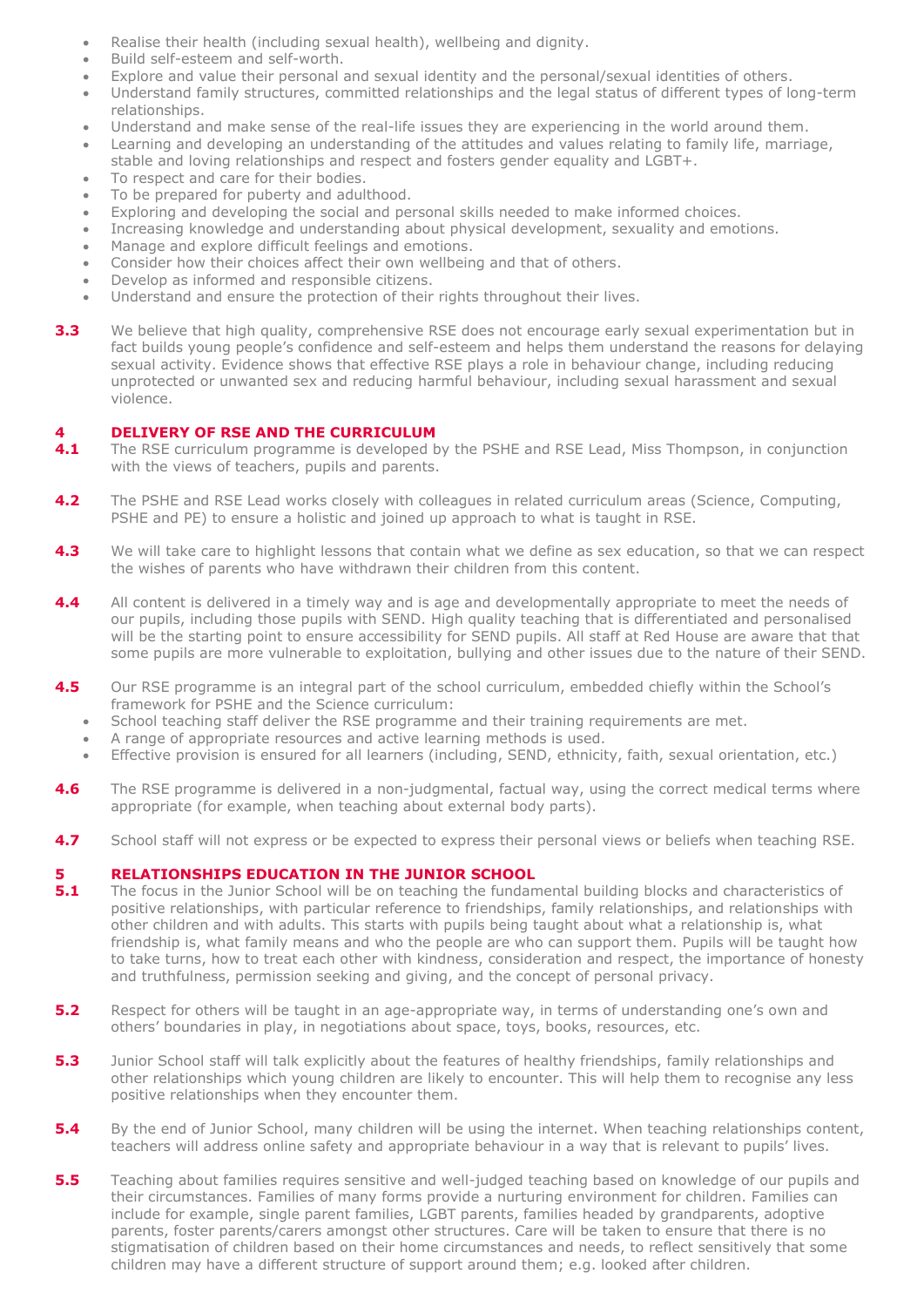**5.6** Through Relationships Education (and RSE), Junior School pupils will be taught to have the knowledge they need to recognise and to report abuse, including emotional, physical and sexual abuse e.g. by focusing on boundaries and privacy, ensuring young people understand that they have rights over their own bodies. Pupils should know how to report concerns and seek advice when they suspect or know that something is wrong.

## **6 MONITORING THE DELIVERY OF RSE**<br>**6.1** At Red House School, we regularly monite

- **6.1** At Red House School, we regularly monitor our RSE scheme of work to ensure that the quality of teaching is consistent, that the curriculum is meeting the new national requirements under the Relationships Education, RSE and Health Education guidance, and that learning outcomes are reflective of pupil need.
- **6.2** This policy will be reviewed by the school's SMT in conjunction with the PSHE and RSE Lead and the Board of Governors on a regular basis. If changes are needed, members of staff, parents/carers and pupils will be consulted and any subsequent changes made clearly communicated.
- **6.3** The SMT monitors the implementation of the programme through:
	- Lesson observations
	- Learning walks
	- Work scrutiny and looking at samples of pupils' work
	- Analysing pupil attendance in lessons
	- Reading reports comments in the Autumn and Summer Term reports

# **7 <b>EVALUATING, ASSESSMENT AND REVIEWING RSE**<br>**7.1** Work in RSE will be assessed and monitored by providir

- **7.1** Work in RSE will be assessed and monitored by providing regular opportunities for pupils to give and receive feedback and by involving pupils in discussion about learning objectives and desired outcomes, through self-assessment, teacher evaluation of lessons and the overall RSE programme, evidence from lesson observations, and feedback and evaluation by pupils.
- **7.2** At Red House, we recognise the need for the same high expectations of the quality of pupils' work in these subjects as for other curriculum areas. Lessons will be planned to ensure that pupils of differing abilities, including the most able, are suitably challenged.
- **7.3** Whilst there will be no formal examined assessment in RSE, teachers will assess outcomes in RSE and capture pupil progress via the following means: tests, written assignments or self-evaluations.
- **7.4** The PSHE and RSE Lead will be responsible for monitoring the provision of RSE. They are responsible for evaluating the programme of work and for making recommendations for changes to the programme.
- **7.5** The RSE programme within PSHE and Science is regularly monitored and evaluated. The views of pupils, parents and teachers are used to make changes and improvements to the programme on an ongoing basis. The policy will be formally reviewed every two years, ensuring it meets the needs of the pupils, staff and parents and is in line with Government guidance.
- **7.6** The evaluation of our RSE programme is crucial to ensure that we can continue to improve on provision and teaching effectiveness.

## **8 RSE AND SAFEGUARDING**

- 8.1 During RSE, confidentiality and safeguarding can be a sensitive issue. To protect privacy and engender respect for all, teachers will be expected to set out ground rules to establish a safe learning environment.
- **8.2** Distancing techniques will be used to de-personalise the situation under discussion, and allow pupils to explore their feelings about an issue. Pupils should be informed about the remit of confidentiality and that teachers cannot offer or guarantee pupils unconditional confidentiality.
- 8.3 If pupils ask particularly sensitive questions that appear to be inappropriate in the circumstances, teachers will use their professional judgement as to the best way to deal with the situation.
- 8.4 If the teacher judges it necessary the pupil could be spoken to outside the classroom and advised to speak to a medical professional and provided with information about where to get further help or, if the matter is considered a potential child protection issue, the Designated Safeguarding Lead (DSL) or the Deputy Designated Safeguarding Leads (DDSL) will be notified.
- 8.5 It is the responsibility of the school to support its pupils by safeguarding and promoting the welfare of pupils. In fulfilling this duty, they must have regard to the Child Protection (Safeguarding) Policy. Whilst pupils have the same rights to confidentiality as adults, no pupil should be guaranteed absolute confidentiality.
- 8.6 Staff will report any information or disclosure which raises concern that a child or children may be at risk of significant harm to the School's DSL or DDSL. The DSL, or DDSL in DSL's absence, will then, act in line with line the School's Child Protection (Safeguarding) Policy, which follows the Hartlepool and Stockton Safeguarding Children Partnership on guidance and procedures.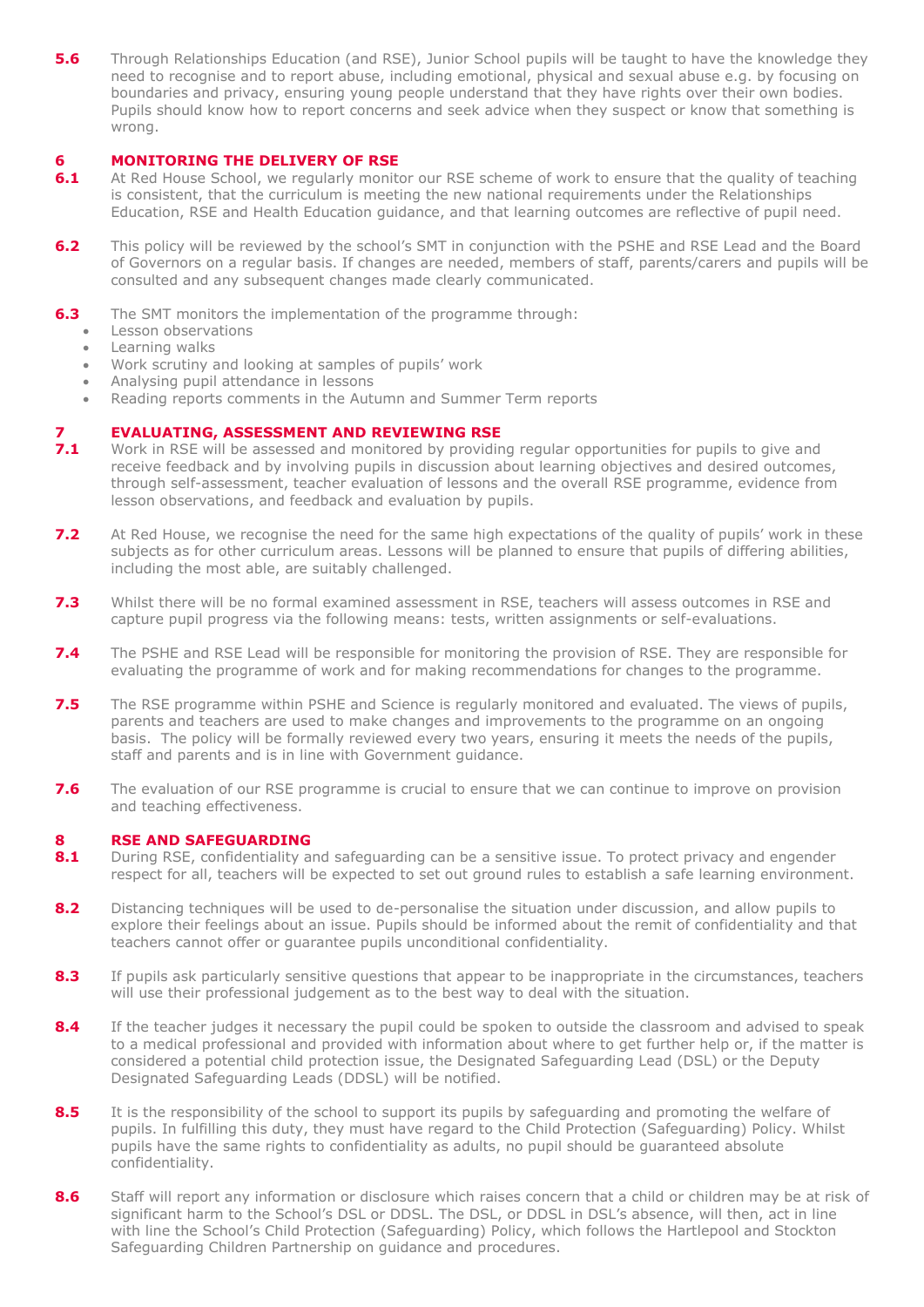**8.7** Pupils will be made aware of the law relating to sexual offences and of those circumstances where confidentiality cannot be maintained.

#### **9 ROLES AND RESPONSIBILITIES: THE PSHE AND RSE LEAD**

- **9.1** The PHSE and RSE Lead is responsible for all aspects of the subject including RSE. In respect of RSE, responsibilities are to:
	- Ensure the implementation and quality of schemes of work.
	- Ensure that all staff are confident in the skills to teach and discuss RSE issues.
	- Consider the needs of all pupils, and to achieve this recognise that the school might need to address some specific issues.
	- Consult with pupils about RSE provision.
	- Inform parents prior to delivery of RSE provision.
	- Access appropriate training.
	- Monitor and advise on RSE organisation, planning and resources.
	- Ensure procedures for assessment, monitoring and evaluation are included.
	- Liaise with any service provision to support aspects of sexual health.
	- Review/update the policy on an annual basis.

### **10 ROLES AND RESPONSIBILITIES: THE BOARD OF GOVERNORS**

- 10.1 The Board of Governors has responsibility to ensure that School has an up-to-date RSE policy that describes the content and organisation of RSE in the PHSE curriculum.
- **10.2** The Board of Governors, in co-operation with the Head, is expected to involve families, pupils, health and other professionals to ensure that RSE addresses the needs of pupils, local issues and trends.
- **10.3** The Board of Governors need to ensure pupils are protected from teaching and materials which are inappropriate, having regard to the age, religious and cultural background of the pupils.

### **11 PARENTS**

- 11.1 We believe that the successful teaching of RSE involves parents and School working together. We also believe that parents can play an important role in the RSE of their children through exploring discussions at home that have taken place in school.
- 11.2 Our RSE Policy has been developed through consulting parents. We work with parents to ensure that they are aware of what we teach and when through the following methods:
	- Communications via Pupil Post.
	- Parent-Teacher consultation evenings and Parent Guides.
	- Publicising our RSE policy of our website.
	- Letters to parents giving information about when RSE will be delivered and when certain classes (including classes that involve sex education) will take place
- **11.3** The School aims to work in partnership with families, value their views and keep them informed of the RSE provision.
- **11.4** If a parent has any concerns about the RSE provision, time will be taken to address their concerns. Families can contact, as appropriate, the PHSE and RSE Lead or the Head with any queries or concerns.
- 11.5 Under the Children and Social Work Act 2017, parents are not be able to withdraw their child from any aspect of Relationships Education or Health Education. Parents are able to withdraw their child (following discussion with school) from any or all aspects of Sex Education, other than those which are part of the Science curriculum, up to and until three terms before the age of 16. After that point, if the child wishes to receive Sex Education rather than be withdrawn, the school will make arrangements to provide the child with Sex Education during one of those terms.
- **11.6** Where pupils are withdrawn from Sex Education, this process will be documented and the pupil will receive appropriate and purposeful alternative work during the period of withdrawal.

## **12 PUPILS**

- **12.1** The pupils will be consulted in order to review and tailor the RSE programme to match the different needs of the pupils through interaction with teaching staff and possibly through the use of an anonymous questionnaire.
- 12.2 Pupil voice is central to the culture and ethos of Red House School. We use pupil voice to evaluate how relevant and engaging RSE is to children's lives. Throughout our RSE/PSHE schemes of work, we embed pupil voice practices to enable pupils to express their views on the range of topics and issues that RSE covers and to ensure that they listen to other opinions and evidence, reflect on their own perspectives and take a broader view.
- 12.3 We want to ensure that all pupil voices are heard but that those views that are hurtful, offensive or exclusionary do not dominate and are addressed. We want to ensure a culture where human rights, social justice, inclusion and diversity are promoted (please refer to Equality Policy and SMSC Policy for more details).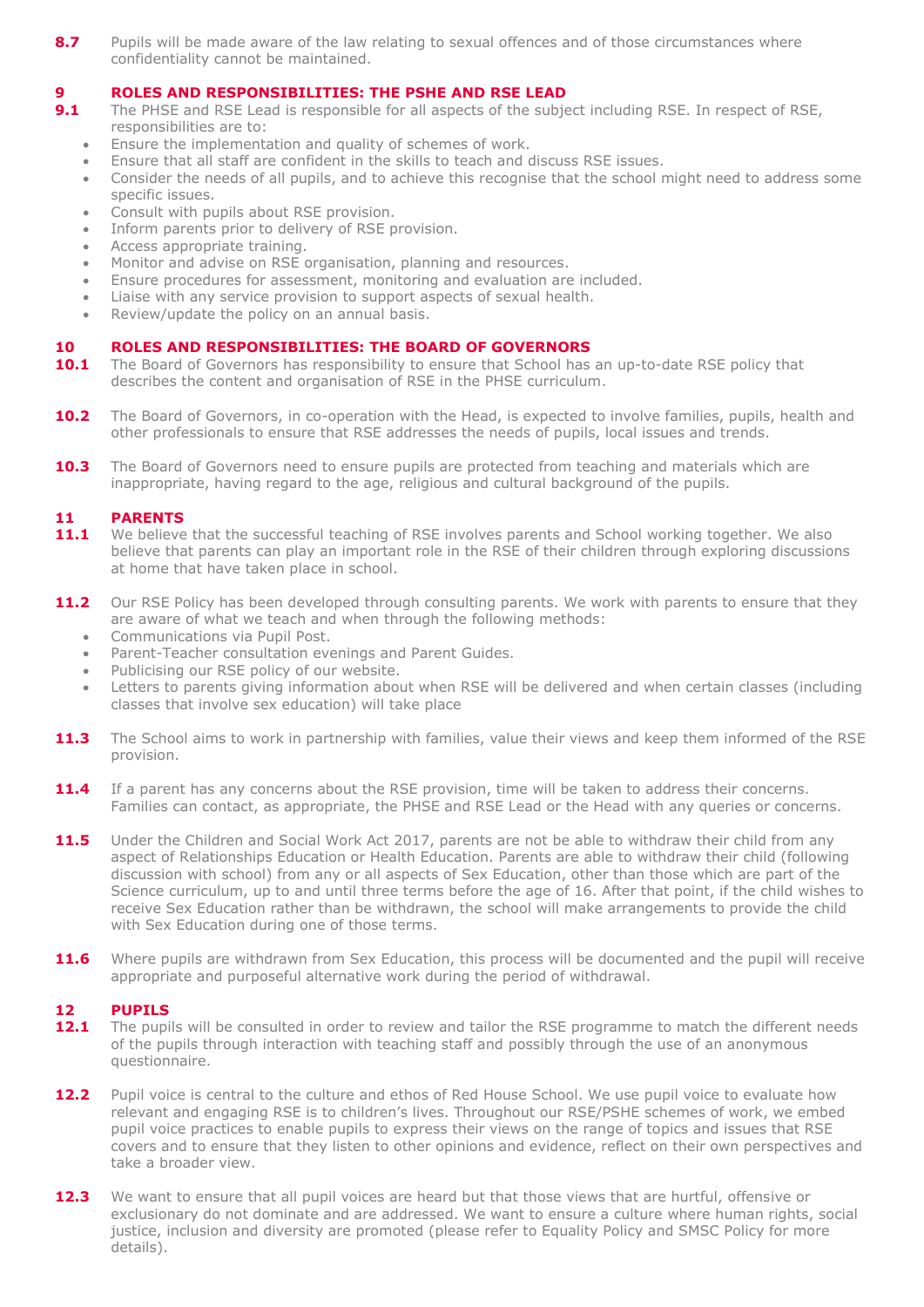## **13 EXTERNAL AGENCIES**

- 13.1 From time-to-time, Red House School may invite external experts and visitors to deliver parts of our RSE scheme of work.
- **13.2** External visitors will be selected in order to enrich and supplement our RSE by bringing particular skills, methods and expertise to the classroom and the whole school. A teacher will always be present throughout these lessons so as to build on the pupil's learning after the session/s as well as answer any questions the pupils may subsequently have.
- 13.3 Any external visitor will be expected to comply with this policy and other related policies, including the School's Child Protection (Safeguarding) Policy, Prevent Policy and Child Protection (Suitability of Staff) Policy.
- 13.4 We will also ensure that:
	- There is appropriate planning, preparatory and follow up work for the session.
	- The visitor understands the cohort of children involved, including the different ability levels and diversities in identities across protected characteristics.
	- They will also be made aware of any specific issues relating to child protection.

### **14 EQUALITY, INCLUSION AND SOCIAL JUSTICE**

- 14.1 We believe that RSE is a key vehicle for promoting equality, inclusion and social justice. Our RSE is designed to promote gender equality through challenging gender stereotypes and sexism and sexual harassment in schools. We take these issues seriously and ensure that we embed content on gender equality throughout the curriculum.
- **14.2** We are also committed to an RSE that makes every pupil feel valued and included and is relevant to them. This means we are committed to an LGBT+ inclusive and SEND inclusive curriculum and are mindful of the SEND Code of Practice (2014) when planning for this subject. We will also ensure that we take into account the religious and cultural background of all pupils when teaching RSE.
- 14.3 An inclusive RSE at Red House School will seek to challenge all forms of discrimination and prejudice between pupils and promote understanding and respect as outlined under the Equality Act (2010).
- **14.4** Children and young people from all faiths and cultures have an entitlement to sex and relationships education (RSE). Teaching effective RSE means being sensitive to the range of different values and beliefs within a multi-faith and multi-cultural society. It is important that the RSE curriculum reflects the wider community.
- **14.5** All families are different so it is important to avoid using language which focuses on the conventional mother and father family structure and instead talk about families more broadly. The School will provide pupils with the opportunities to learn about different family structures. For older pupils when discussing sexual relationships reference and resources are used that relate to LGBT+ people.

## **15 SEXUAL HARRASSMENT**

- **15.1** Red House School takes seriously the challenge that sexual harassment in schools may pose to pupils. The School works to create a culture in which all forms of sexual harassment and abuse are recognised and addressed, including through the use of sanctions where appropriate in order to challenge the perception that this behaviour has become normalised.
- **15.2** The School has recognised the impact of 'Everyone's invited' and the SMT and Red House staff take proactive steps to prevent this. These steps include, but are not limited to,
	- Education about sexual harassment and abuse.
	- The Everyone's Invited movement.
	- Rights and the law through the PSHE and RSE curriculum lessons.
- **15.3** Pupils also examine these themes in a pastoral setting during tutor time and assemblies, in an ageappropriate manner.
- **15.4** All staff receive training on what constitutes sexual harassment in its different forms, how to respond to a report of sexual harassment within school and peer on peer abuse.

## **16 KEY SOURCES OF INFORMATION AND GUIDANCE**

## **16.1 Statutory guidance:**

- Department for Education, Relationships Education, Relationships and Sex Education (RSE) and Health Education - statutory guidance for governing bodies, proprietors, head teachers, principals, senior leadership teams, teachers (2019).
- PSHE Association Programme of Study for PSHE Education.
- Equality Act (2010).
- Children and Social Work Act (2017).
- SEND Code of Practice (2014).

## **16.2 Advice and guidance for teaching staff:**

[www.ncb.org.uk/sexed.htm](http://www.ncb.org.uk/sexed.htm)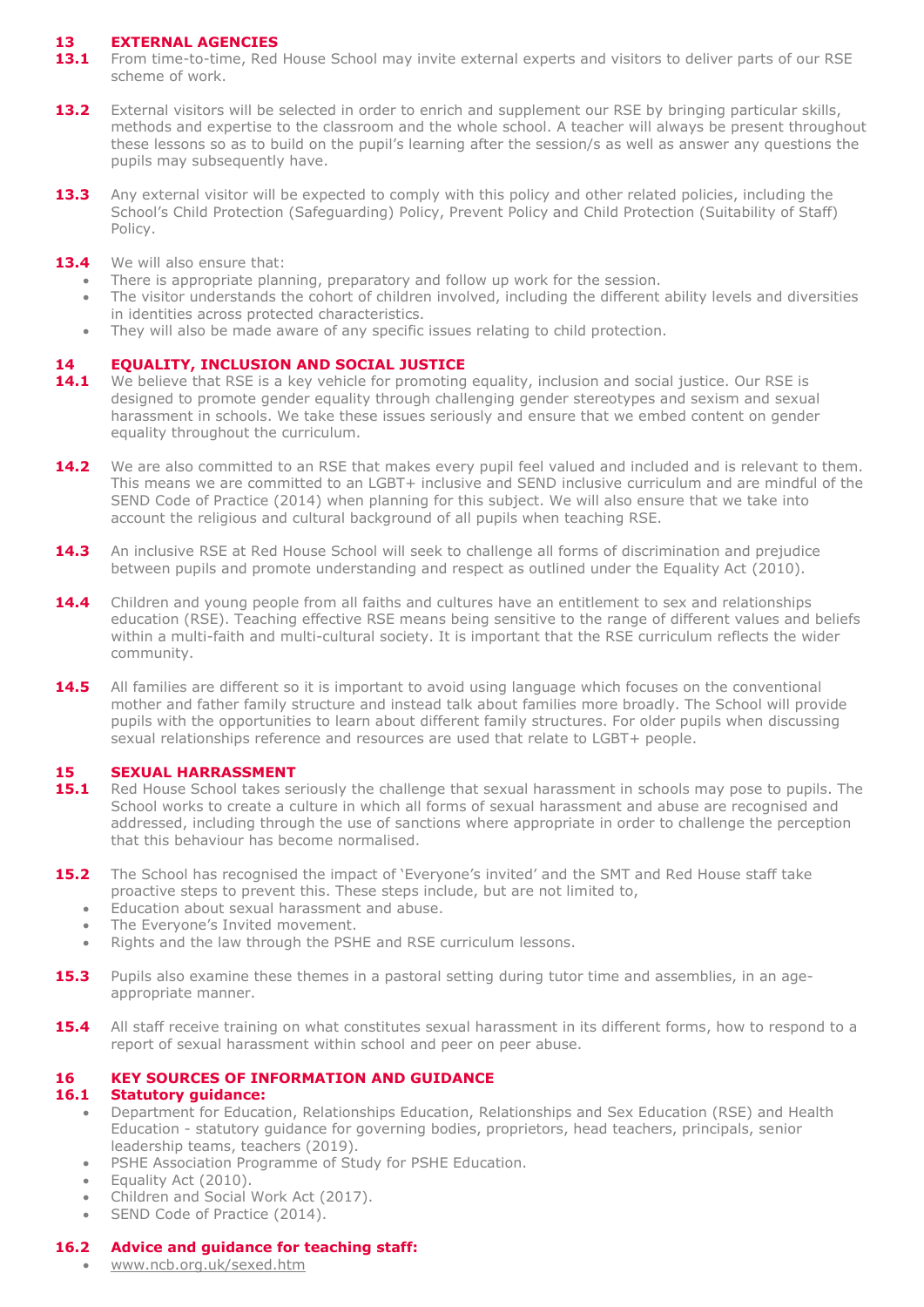- PSHE association
- [www.teachernet.gov.uk](http://www.teachernet.gov.uk/)
- [www.dcsf.gov.uk](http://www.dcsf.gov.uk/)

### **16.3 Advice and guidance for pupils:**

- NHS direct FreeCall 111 or go on the website:<https://111.nhs.uk/> for information and guides to local services
- Childline A free and confidential helpline for any child or young person in trouble or danger. Telephone 08001111 or www.childline.org.uk.

This is not exhaustive and further sources are listed in Appendix 2.

Last updated: Dr R Ashcroft June 2022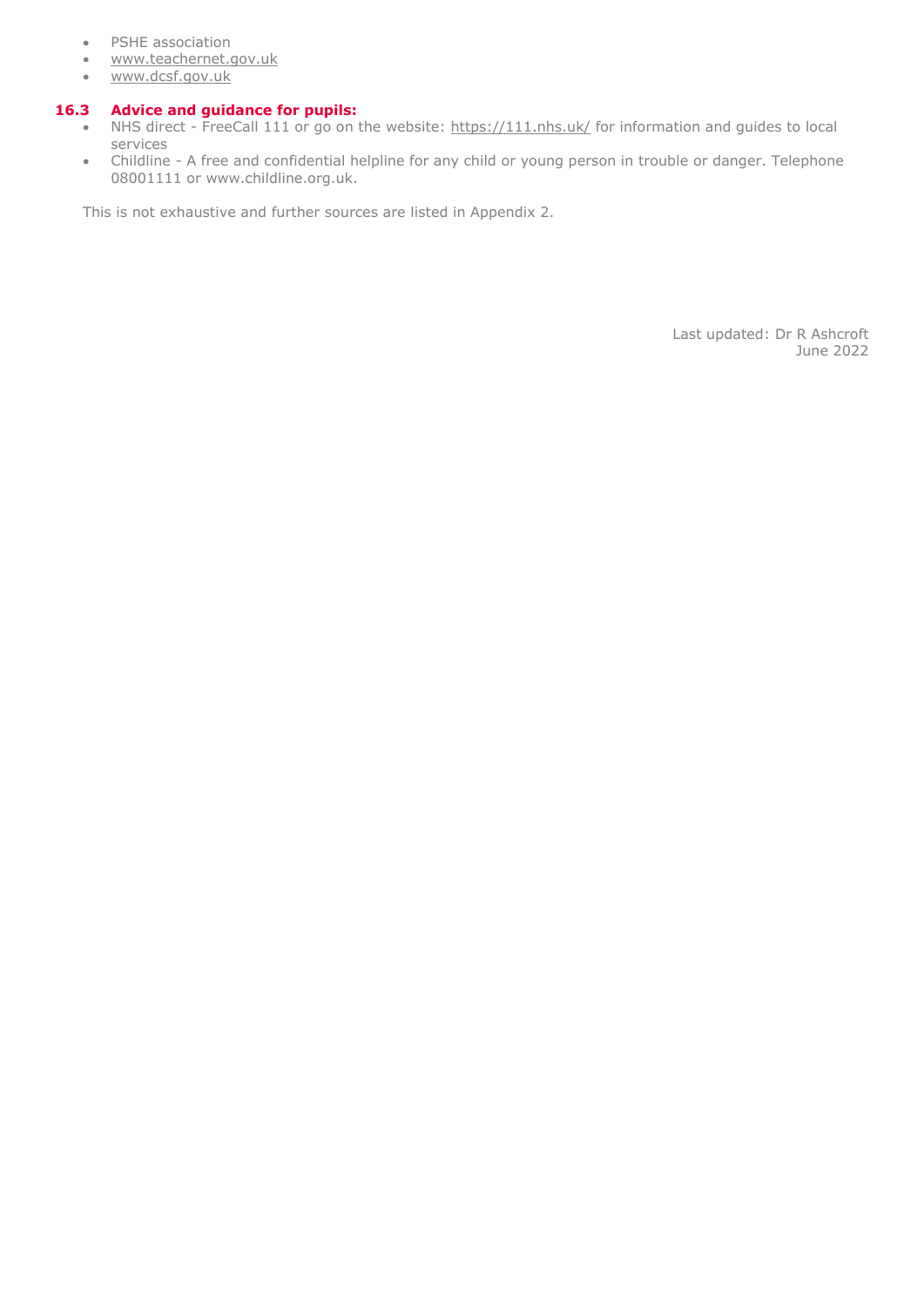## **APPENDIX 1: OVERVIEW OF COMPULSORY ASPECTS OF RSE**

Please see below an overview of the compulsory aspects (as set out by the Department of Education in their statutory guidance – 2019) of RSE, within the different stages of education.

|                           | KS1                   | KS <sub>2</sub>       | KS3                   | KS4                   |
|---------------------------|-----------------------|-----------------------|-----------------------|-----------------------|
| <b>Relationship</b>       | Must be taught $-$ no | Must be taught $-$ no | Must be taught $-$ no | Must be taught $-$ no |
| education                 | right to withdrawal   | right to withdrawal   | right to withdrawal   | right to withdrawal   |
| <b>PSHE - Health</b>      | Must be taught $-$ no | Must be taught $-$ no | Must be taught $-$ no | Must be taught $-$ no |
| education                 | right to withdrawal   | right to withdrawal   | right to withdrawal   | right to withdrawal   |
| Science -                 | Must be taught $-$ no | Must be taught $-$ no | Must be taught $-$ no | Must be taught $-$ no |
| reproduction              | right to withdrawal   | right to withdrawal   | right to withdrawal   | right to withdrawal   |
| education                 |                       |                       |                       |                       |
| <b>Sex education</b>      | Schools can choose    | Schools can choose    | Must be taught $-$    | Must be taught $-$    |
| (beyond the               | whether to teach      | whether to teach      | parents can           | parents can           |
| compulsory                | this $-$ parents can  | this $-$ parents can  | withdraw              | withdraw until three  |
| <b>Health and</b>         | withdraw              | withdraw              |                       | terms before a        |
| <b>Science aspects of</b> |                       |                       |                       | child's 16th birthday |
| the curriculum)           |                       |                       |                       |                       |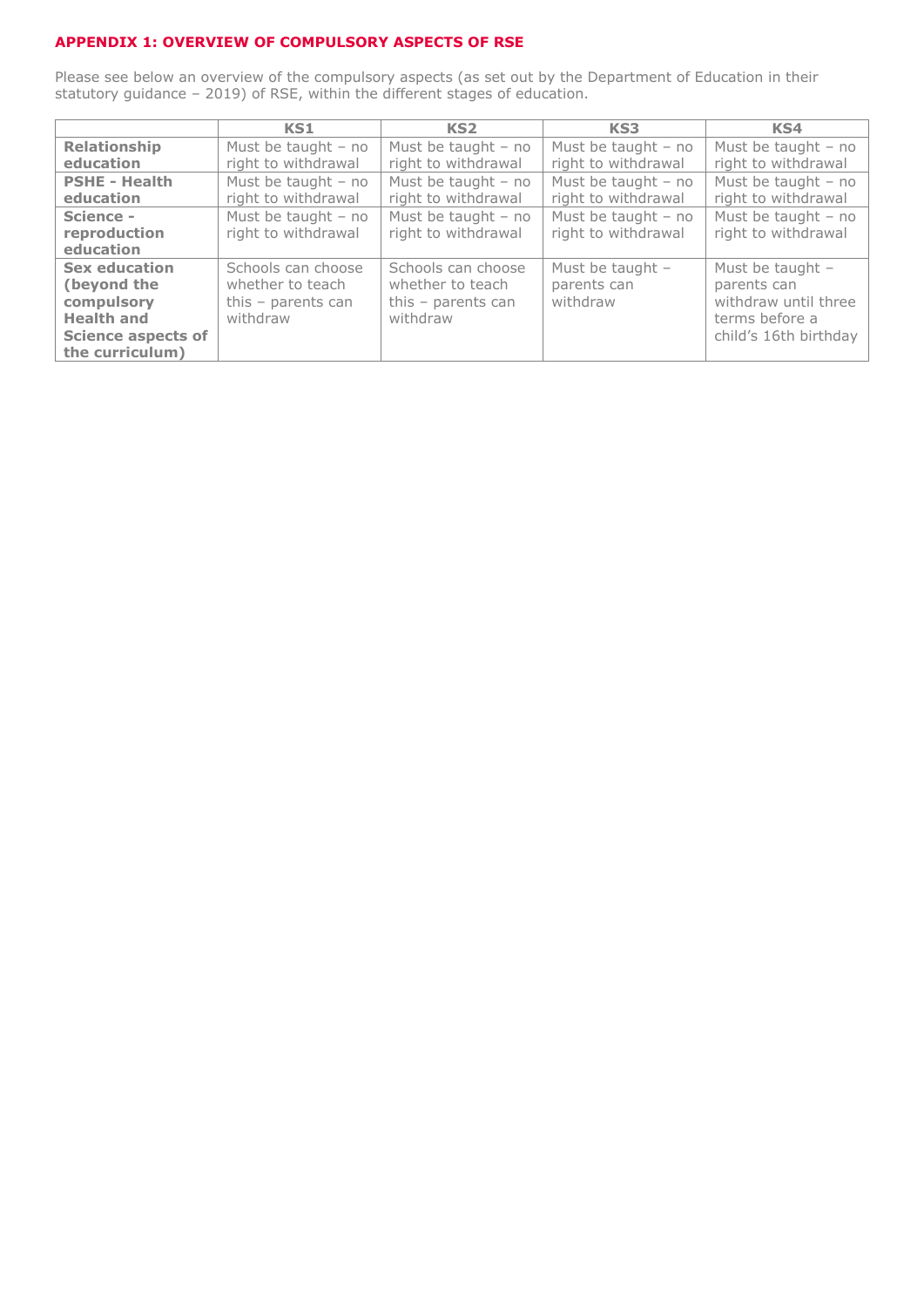## **APPENDIX 2: FURTHER SOURCES OF INFORMATION**

This is for illustrative purposes and is not an exhaustive list. This policy should be read in conjunction with the following statutory and non-statutory guidance:

- Keeping Children Safe in Education 2021 (statutory guidance) <https://www.gov.uk/government/publications/keeping-children-safe-in-education--2>
- Behaviour and discipline in schools (advice for schools) <https://www.gov.uk/government/publications/behaviour-and-discipline-in-schools>
- Equality Act 2010 and schools [https://www.gov.uk/government/publications/equality-act-2010-advice](https://www.gov.uk/government/publications/equality-act-2010-advice-for-schools)[for-schools](https://www.gov.uk/government/publications/equality-act-2010-advice-for-schools)
- SEND Code of Practice (0-25 years) (statutory guidance) <https://www.gov.uk/government/publications/send-code-of-practice-0-to-25>
- Mental Health and Behaviour in Schools (advice for schools) <https://www.gov.uk/government/publications/mental-health-and-behaviour-in-schools--2> • Preventing and Tackling Bullying (advice for schools) -
- <https://www.gov.uk/government/publications/preventing-and-tackling-bullying> Sexual violence and sexual harassment between children in schools (advice for schools) [https://www.gov.uk/government/publications/sexual-violence-and-sexual-harassment-between-children](https://www.gov.uk/government/publications/sexual-violence-and-sexual-harassment-between-children-in-schools-and-colleges)[in-schools-and-colleges](https://www.gov.uk/government/publications/sexual-violence-and-sexual-harassment-between-children-in-schools-and-colleges)
- SMSC requirements for independent schools (guidance for independent schools on how they should support pupils' spiritual, moral, social and cultural development) <https://www.gov.uk/government/publications/regulating-independent-schools>

Other, more specific guidance:

## **1 Relationships Education Safeguarding**

NSPCC PANTS rule with film [https://www.nspcc.org.uk/preventingabuse/keeping-children-safe/underwear](https://www.nspcc.org.uk/preventingabuse/keeping-children-safe/underwear-rule/underwear-rule-schools-teaching-resources/)[rule/underwear-rule-schools-teaching-resources/](https://www.nspcc.org.uk/preventingabuse/keeping-children-safe/underwear-rule/underwear-rule-schools-teaching-resources/)

### **2 Relationships and Sex Education**

 Sexual health and relationships: up to date information on all aspects of sexual and reproductive health available at<https://sexwise.fpa.org.uk/> which teachers may find helpful for their knowledge

#### **3 Abuse in relationships**

 Disrespect NoBody (Home Office and Government Equalities Office) [https://www.pshe](https://www.pshe-association.org.uk/curriculum-andresources/resources/disrespect-nobody-teaching-resources-preventing)[association.org.uk/curriculum-andresources/resources/disrespect-nobody-teaching-resources-preventing](https://www.pshe-association.org.uk/curriculum-andresources/resources/disrespect-nobody-teaching-resources-preventing)

#### **4 Consent**

PSHE Association lesson plans [https://www.psheassociation.org.uk/curriculum-and](https://www.psheassociation.org.uk/curriculum-and-resources/resources/guidance-teaching-aboutconsent-pshe-education-key)[resources/resources/guidance-teaching-aboutconsent-pshe-education-key](https://www.psheassociation.org.uk/curriculum-and-resources/resources/guidance-teaching-aboutconsent-pshe-education-key)

#### **5 LGBT+ inclusivity**

- Stonewall lesson plans and materials for primary and secondary [https://www.stonewall.org.uk/get](https://www.stonewall.org.uk/get-involved/education/different-families-same-love)[involved/education/different-families-same-love](https://www.stonewall.org.uk/get-involved/education/different-families-same-love)
- **6 Resources covering all contexts**, including online, and specifically relationships and bullying, alcohol, smoking, stress, body image: Public Health England website with videos made by young people and resources tested with teachers
	- https://campaignresources.phe.gov.uk/schools/topics/riseabove/overview?WT.mc\_id=RiseAboveforSchools \_PSHEA\_EdComs\_Resource\_listing\_ Sep17

#### **7 Mental Health**

- Mental health and emotional wellbeing: PSHE Association lesson plans [https://www.pshe](https://www.pshe-association.org.uk/curriculum-and-resources/resources/guidancepreparing-teach-about-mental-health-and)[association.org.uk/curriculum-and-resources/resources/guidancepreparing-teach-about-mental-health-and](https://www.pshe-association.org.uk/curriculum-and-resources/resources/guidancepreparing-teach-about-mental-health-and)
- MindEd educational resources on children and young people's mental health<https://www.minded.org.uk/>

## **8 Online Safety**

- Education for a Connected World: UKCCIS framework of digital knowledge and skills for different ages and stages https://assets.publishing.service.gov.uk/government/uploads/system/uploads/attachment data/file/683895/Education for a connected world PDF.PDF
- Sexting: UKCCIS advice for schools on preventative education and managing reports of sexting. <https://www.gov.uk/government/groups/uk-council-for-child-internet-safety-ukccis>
- Thinkuknow is the education programme from National Crime Agency (NCA)-Child Exploitation Online Programme (CEOP), which protects children both online and offline. The site offers materials for parents, teachers and pupils on a wide range of online safety issues and facts about areas such as digital footprints, recognising fake websites and checking URLs.<https://www.thinkuknow.co.uk/>

#### **9 PSHE**

PSHE Association Programme of study for KS1-4 [https://www.pshe-association.org.uk/curriculum-and](https://www.pshe-association.org.uk/curriculum-and-resources/resources/programmestudy-pshe-education-key-stages-1%E2%80%935)[resources/resources/programmestudy-pshe-education-key-stages-1%E2%80%935](https://www.pshe-association.org.uk/curriculum-and-resources/resources/programmestudy-pshe-education-key-stages-1%E2%80%935)

#### **10 Drugs and Alcohol**